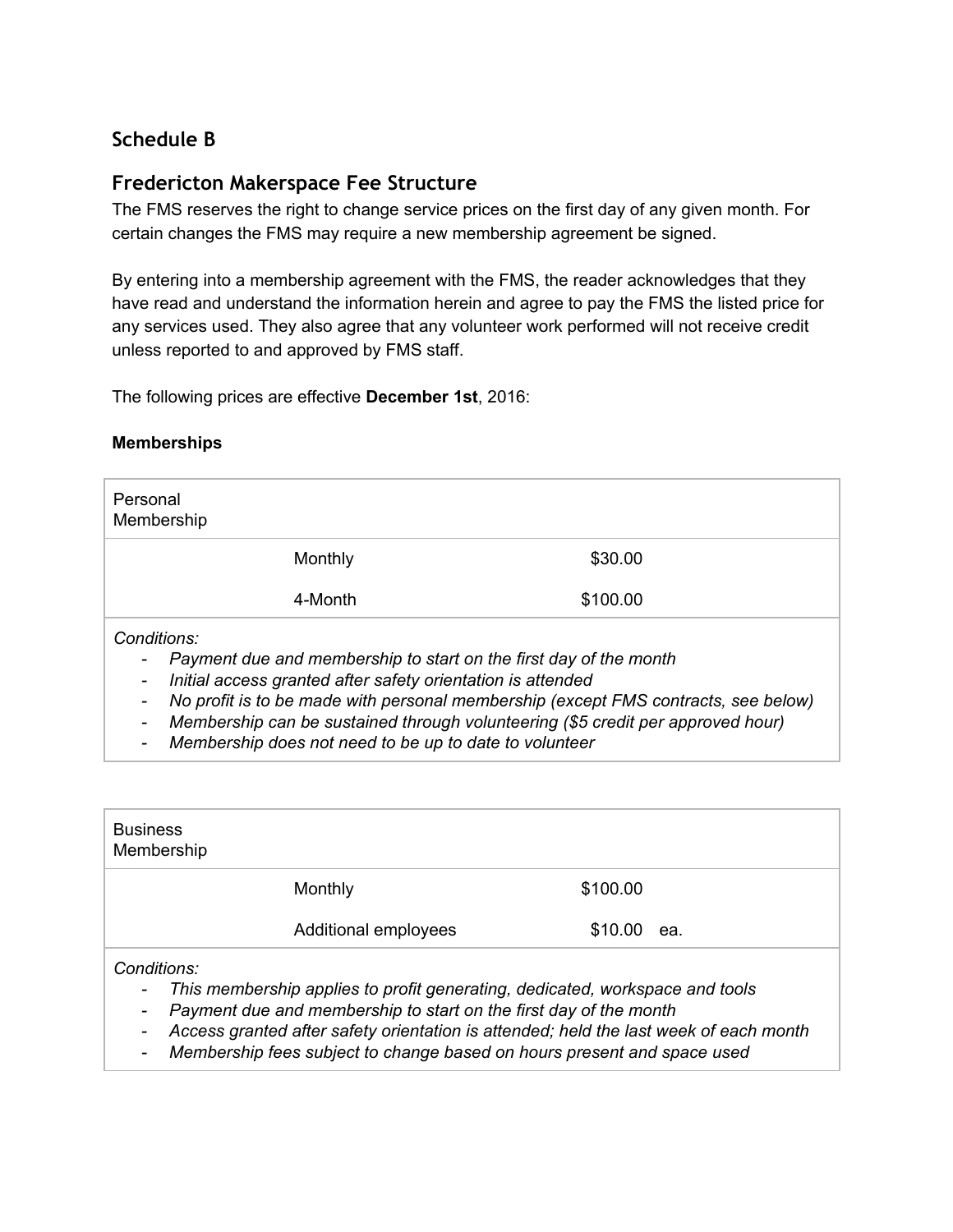#### **3D Printer**

| Self-Serve 3D Printing                                                                                                                                                                                                                                                                       |                     |
|----------------------------------------------------------------------------------------------------------------------------------------------------------------------------------------------------------------------------------------------------------------------------------------------|---------------------|
| Base Fee                                                                                                                                                                                                                                                                                     | \$5.00<br>per print |
| Materials Fee                                                                                                                                                                                                                                                                                | \$2.00<br>per hour  |
| Conditions:<br>Laptop w/ Makerware provided<br>Colour selection limited by current stock<br>Mentoring recommended for 1st print<br>Base fee does not apply to reprint (in the case of print failure)<br>Printer does not need to be monitored, but finished prints are not to be left on bed |                     |

Full-Serve 3D Printing *The FMS offers 3D Printing services to the public. These prints are executed by members as subcontracts, giving FMS members with 3D printing skills the opportunity to accumulate volunteer-hour credits and earn cash. For more information, or to be put on the subcontractor list, email: info@frederictonmakerspace.ca*

#### **Plotter**

| Self-Serve Large Format Printing |                        |
|----------------------------------|------------------------|
| <b>Plain Paper</b>               | \$2.00 per linear foot |
| Vinyl/Photo Paper                | \$5.00 per linear foot |
| Conditions:                      |                        |

- *- Use personal or FMS 3D Print Laptop*
- *- Price independent of roll width (<36" plain paper, 36" vinyl, and 24" photo paper only)*
- *- Other substrates/sizes must be ordered by member (FMS may buy leftover)*
- *- Member responsible for efficient paper use (must pay for blank space on print)*
- *- All cutting/finishing to be done elsewhere (unless renting Design Desk)*

| <b>Full-Serve Large Format</b><br>Printing | The FMS offers Large Format Printing services to the public.<br>These prints are executed by members as subcontracts, giving<br>FMS members with plotter skills the opportunity to accumulate<br>volunteer-hour credits and earn cash. For more information, or to<br>be put on the subcontractor list, email: |
|--------------------------------------------|----------------------------------------------------------------------------------------------------------------------------------------------------------------------------------------------------------------------------------------------------------------------------------------------------------------|
|                                            | info@frederictonmakerspace.ca                                                                                                                                                                                                                                                                                  |